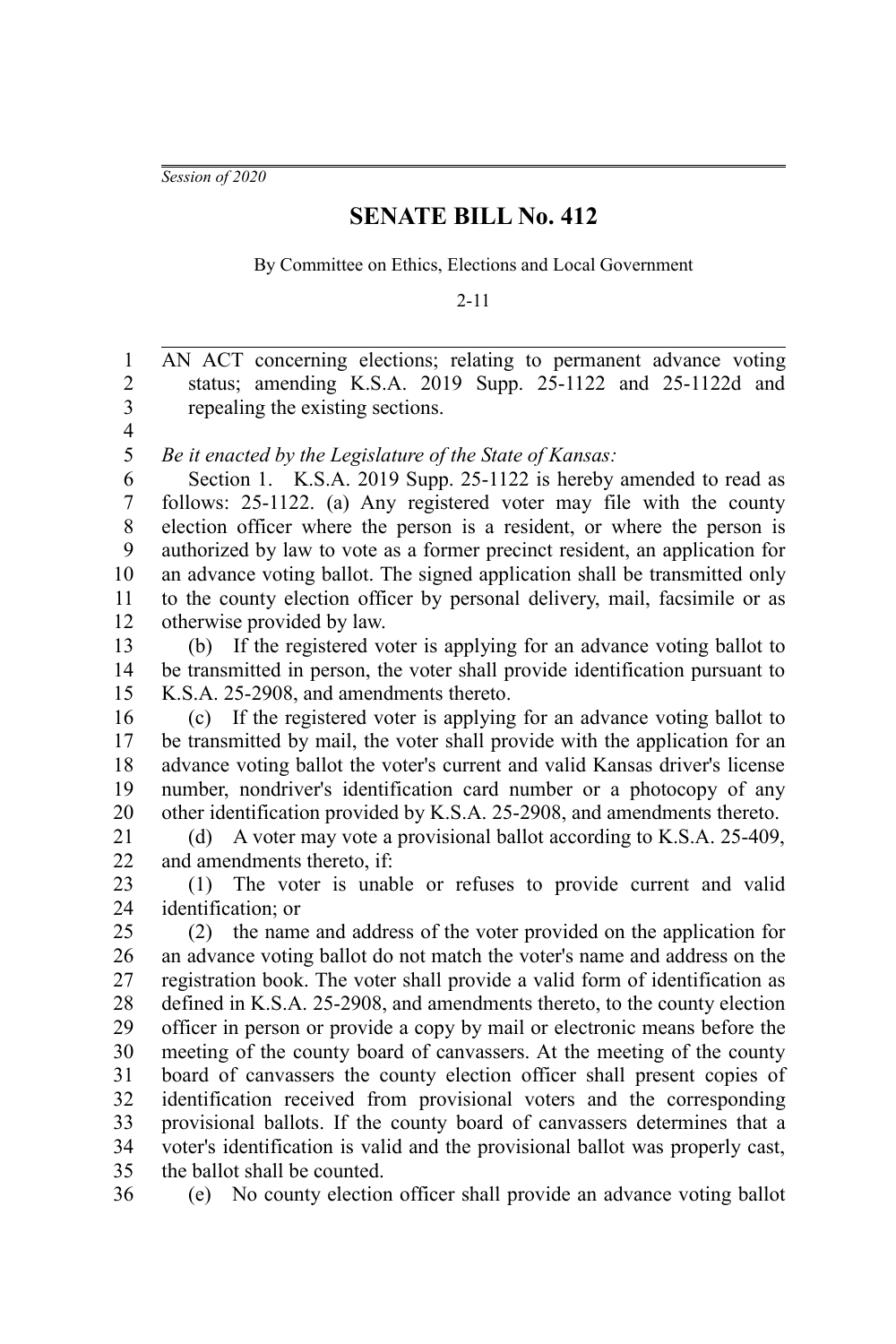to a person who is requesting an advance voting ballot to be transmitted by mail unless: 1 2

(1) The county election official verifies that the signature of the person matches that on file in the county voter registration records, except that verification of the voter's signature shall not be required if a voter has a disability preventing the voter from signing. Signature verification may occur by electronic device or by human inspection. In the event that the signature of a person who is requesting an advance voting ballot does not match that on file, the county election officer shall attempt to contact the person and shall offer the person another opportunity to provide the person's signature for the purposes of verifying the person's identity. If the county election officer is unable to reach the person, the county election officer may transmit a provisional ballot, however, such provisional ballot may not be counted unless a signature is included therewith that can be verified; and 3 4 5 6 7 8 9 10 11 12 13 14 15

(2) the person provides such person's full Kansas driver's license number, Kansas nondriver's identification card number issued by the division of vehicles, or submits such person's application for an advance voting ballot and a copy of identification provided by K.S.A. 25-2908, and amendments thereto, to the county election officer for verification. If a person applies for an advance voting ballot to be transmitted by mail but fails to provide identification pursuant to this subsection or the identification of the person cannot be verified by the county election officer, the county election officer shall provide information to the person regarding the voter rights provisions of subsection (d) and shall provide the person an opportunity to provide identification pursuant to this subsection. For the purposes of this act, Kansas state offices and offices of any subdivision of the state will allow any person seeking to vote by an advance voting ballot the use of a photocopying device to make one photocopy of an identification document at no cost. 16 17 18 19 20 21 22 23 24 25 26 27 28 29 30

(f) Applications for advance voting ballots to be transmitted to the voter by mail shall be filed only at the following times: 31 32

(1) For the primary election occurring on the first Tuesday in August in both even-numbered and odd-numbered years, between April 1 of such year and the Tuesday of the week preceding such primary election. 33 34 35

(2) For the general election occurring on the Tuesday following the first Monday in November in both even-numbered and odd-numbered years, between 90 days prior to such election and the Tuesday of the week preceding such general election. 36 37 38 39

(3) For question submitted elections occurring on the date of a primary or general election, the same as is provided for ballots for election of officers at such election. 40 41 42

(4) For question submitted elections not occurring on the date of a 43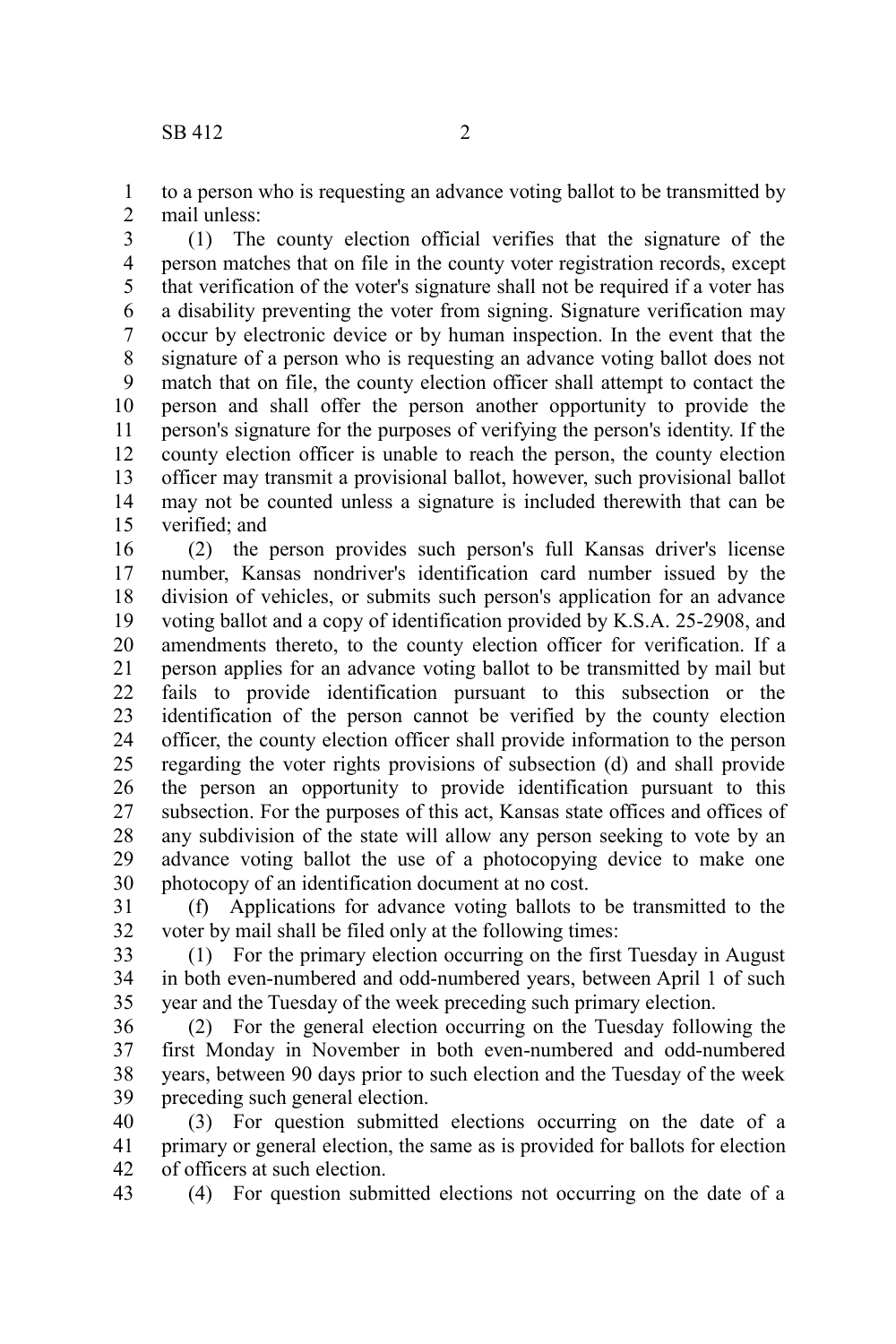primary or general election, between the time of the first published notice thereof and the Tuesday of the week preceding such question submitted election, except that if the question submitted election is held on a day other than a Tuesday, the final date for mailing of advance voting ballots shall be one week before such election. 1 2 3 4 5

(5) For any special election of officers, at such time as is specified by the secretary of state. 6 7

The county election officer of any county may receive applications prior to the time specified in this subsection and hold such applications until the beginning of the prescribed application period. Such applications shall be treated as filed on that date. 8 9 10 11

(g) Unless an earlier date is designated by the county election office, applications for advance voting ballots transmitted to the voter in person in the office of the county election officer shall be filed on the Tuesday next preceding the election and on each subsequent business day until no later than 12 noon on the day preceding such election. If the county election officer so provides, applications for advance voting ballots transmitted to the voter in person in the office of the county election officer also may be filed on the Saturday preceding the election. Upon receipt of any such properly executed application, the county election officer shall deliver to the voter such ballots and instructions as are provided for in this act. 12 13 14 15 16 17 18 19 20 21

An application for an advance voting ballot filed by a voter who has a temporary illness or disability or who is not proficient in reading the English language or by a person rendering assistance to such voter may be filed during the regular advance ballot application periods until the close of the polls on election day. 22 23 24 25 26

The county election officer may designate places other than the central county election office as satellite advance voting sites. At any satellite advance voting site, a registered voter may obtain an application for advance voting ballots. Ballots and instructions shall be delivered to the voter in the same manner and subject to the same limitations as otherwise provided by this subsection. 27 28 29 30 31 32

(h) Any person having a permanent disability or an illness that has been diagnosed as a permanent illness is hereby authorized to make an application for permanent advance voting status. Applications for permanent advance voting status shall be in the form and contain such information as is required for application for advance voting ballots and also shall contain information that establishes the voter's right to permanent advance voting status. 33 34 35 36 37 38 39

(i) *Any person who does not have a permanent disability or illness is authorized to make an application for permanent advance voting status. Applications for permanent advance voting status under this subsection shall clearly state that if the person who makes such application does not* 40 41 42 43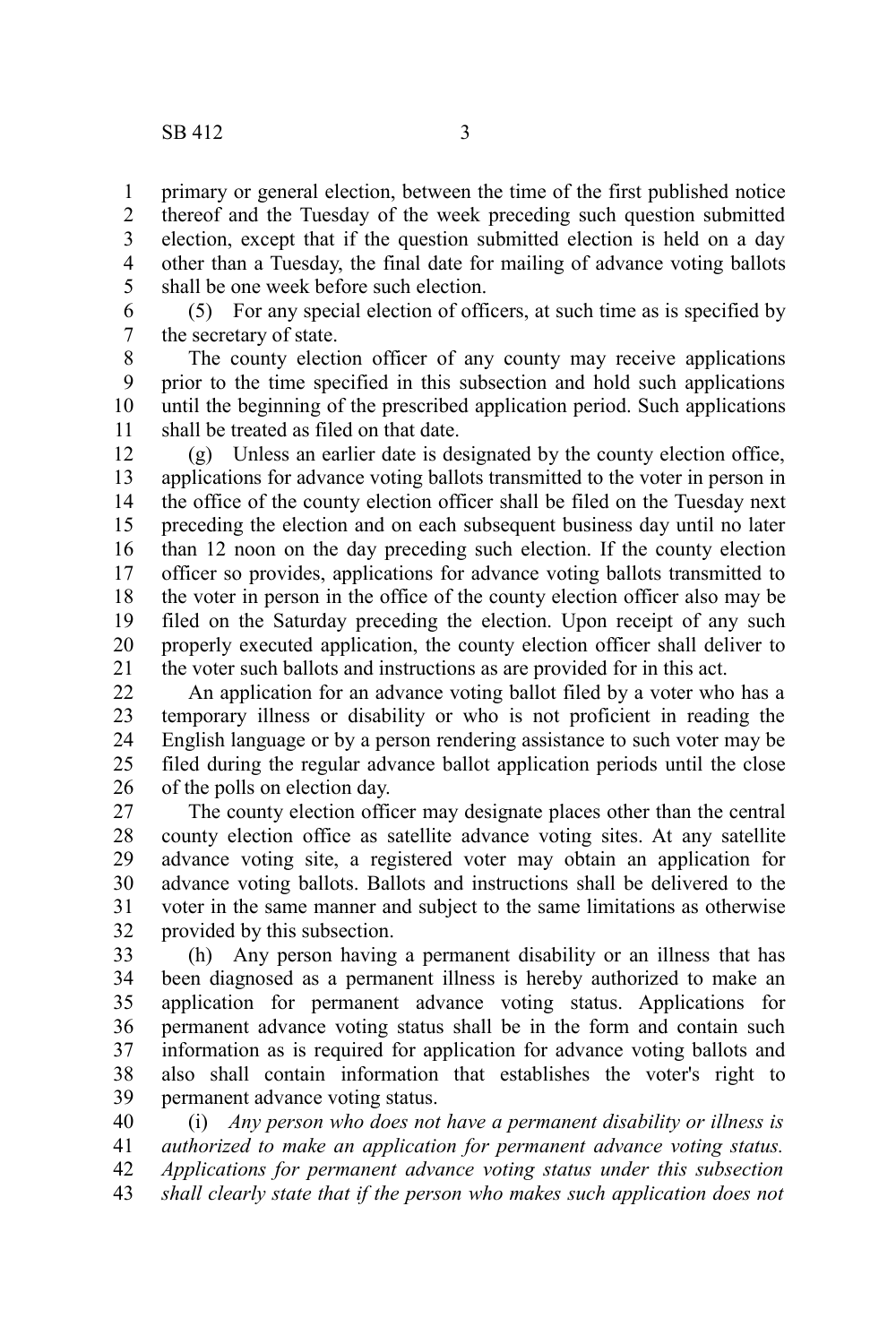*(j)* On receipt of any application filed under the provisions of this section, the county election officer shall prepare and maintain in such officer's office a list of the names of all persons who have filed such applications, together with their correct post office address and the precinct, ward, township or voting area in which the persons claim to be registered voters or to be authorized by law to vote as former precinct residents and the present resident address of each applicant. Names and addresses shall remain so listed until the day of such election. The county election officer shall maintain a separate listing of the names and addresses of persons qualifying for permanent advance voting status. All such lists shall be available for inspection upon request in compliance with this subsection by any registered voter during regular business hours. The county election officer upon receipt of the applications shall enter upon a record kept by such officer the name and address of each applicant, which record shall conform to the list above required. Before inspection of any advance voting ballot application list, the person desiring to make the inspection shall provide to the county election officer identification in the form of driver's license or other reliable identification and shall sign a log book or application form maintained by the officer stating the person's name and address and showing the date and time of inspection. All records made by the county election officer shall be subject to public inspection, except that the voter identification information required by subsections (b) and (c) and the identifying number on ballots and ballot envelopes and records of such numbers shall not be made public. 4 5 6 7 8 9 10 11 12 13 14 15 16 17 18 19 20 21 22 23 24 25 26 27

 $\Theta(k)$  If a person on the permanent advance voting list fails to vote in four consecutive general elections held on the Tuesday succeeding the first Monday in November of each even-numbered and odd-numbered year, the county election officer may mail a notice to such voter. The notice shall inform the voter that the voter's name will be removed from the permanent advance voting list unless the voter renews the application for permanent advance voting status within 30 days after the notice is mailed. If the voter fails to renew such application, the county election officer shall remove the voter's name from the permanent advance voting list. Failure to renew the application for permanent advance voting status shall not result in removal of the voter's name from the voter registration list. 28 29 30 31 32 33 34 35 36 37 38

(k)*(l)* The secretary of state may adopt rules and regulations in order to implement the provisions of this section and to define valid forms of identification. 39 40 41

Sec. 2. K.S.A. 2019 Supp. 25-1122d is hereby amended to read as follows: 25-1122d. (a) The application for an advance voting ballot to be 42 43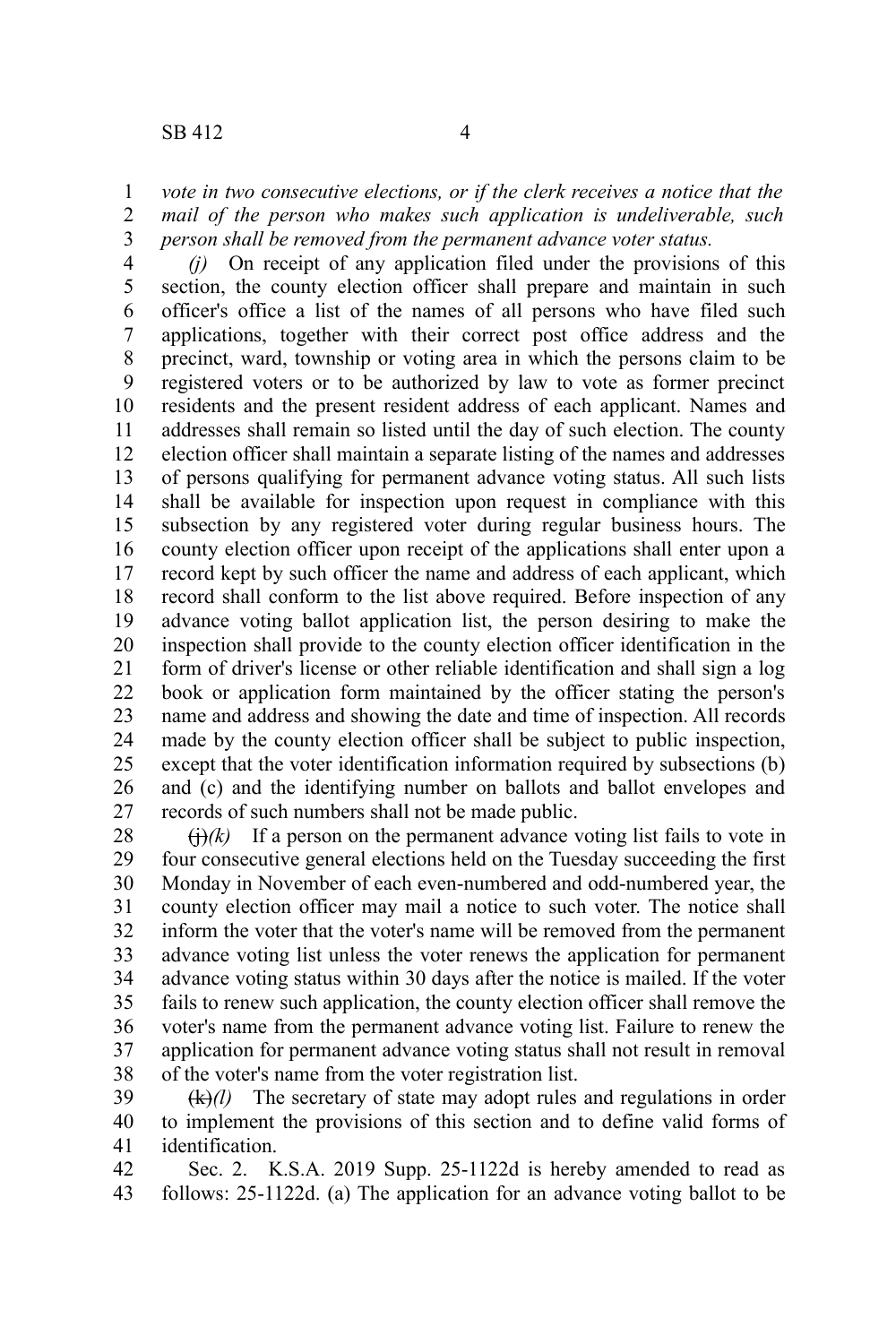transmitted by mail shall be accompanied by an affirmation in substance as follows: 1 2

Affirmation of an Elector of the County of \_\_\_\_\_\_\_\_\_\_\_\_\_\_ and State of Kansas Desiring to Vote an Advance Voting Ballot State of \_\_\_\_\_\_\_\_\_\_\_\_, County of \_\_\_\_\_\_\_\_\_\_\_\_, ss:  $I, \_\_$ (Please print name) do solemnly affirm under penalty of perjury that I am a qualified elector of the <u>sectement</u> precinct of the secteor ward, residing at number secteor on street, city of , or in the township of \_\_\_\_\_\_\_\_\_\_, county of \_\_\_\_\_\_\_\_\_\_, and state of Kansas. My date of birth  $\overline{\text{is}}$  (month/day/year). I understand that a current and valid Kansas driver's license number or Kansas nondriver's identification card number must be provided in order to receive a ballot. If I do not have a current and valid Kansas driver's license number or Kansas nondriver's identification card number, I must provide one of the following forms of identification with this application in order to receive a ballot: A copy of any one of the following types of photographic identification: A driver's license issued by Kansas or by another state or district of the United States, a state identification card issued by Kansas or by another state or district of the United States, a concealed carry of handgun license issued by Kansas or a concealed carry of handgun or weapon license issued by another state or district of the United States, a United States passport, an employee badge or identification document issued by a municipal, county, state, or federal government office or agency, a military identification document issued by the United States, a student identification card issued by an accredited post secondary institution of education in the state of Kansas, or a public assistance identification card issued by a municipal, county, state, or federal government office or agency. I am entitled to vote an advance voting ballot and I have not voted and will not otherwise vote at the election to be held on \_\_\_\_\_\_\_\_\_\_\_\_ (date). My political party is \_\_\_\_\_\_\_\_\_\_ (to be filled in only when requesting primary election ballots). I desire my ballots to be sent to the following address:  $\overline{a}$  $\overline{a}$ Signature of voter. Note: False statement on this affirmation is a severity level 9, nonperson felony. 3 4 5 6 7 8 9 10 11 12 13 14 15 16 17 18 19 20 21 22 23 24 25 26 27 28 29 30 31 32 33 34 35 36 37 38 39 40 41

(b) The application for an advance voting ballot to be transmitted in person shall be accompanied by an affirmation in substance as follows: 42 43